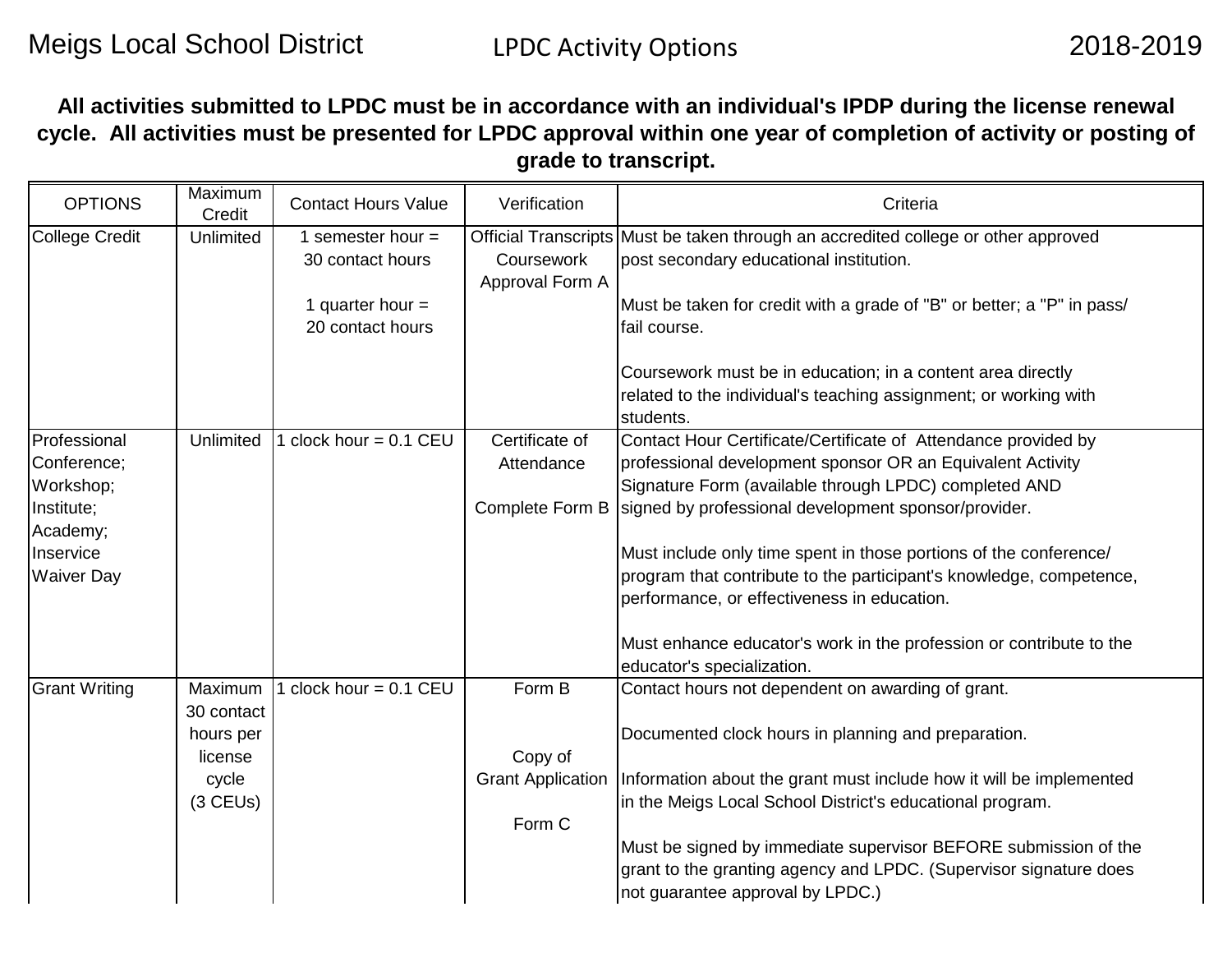# Meigs Local School District **LIPDC Activity Options** 2018-2019

| Self-directed       | Maximum    | clock hour = $0.1$ CEU   | Form B | Must enhance individual's work in the profession or contribute to the |
|---------------------|------------|--------------------------|--------|-----------------------------------------------------------------------|
| Educational         | 50 contact |                          |        | teacher's area of specialization.                                     |
| Development         | hours per  |                          |        |                                                                       |
| (prof. reading,     | license    |                          | Form C |                                                                       |
| research,           | cycle      |                          |        |                                                                       |
| educational travel) | $(1$ CEU)  |                          |        |                                                                       |
| Professional        | Maximum    | clock hour = $0.1$ CEU   | Form B | Can only be used ONE time PER PRESENTATION per license cycle.         |
| Presentation        | 60 contact |                          |        |                                                                       |
|                     | hours per  |                          |        | Provide a copy of the agenda, handouts, and the evaluation            |
|                     | license    |                          | Form C | instrument that was/will be used, if applicable.                      |
|                     | cycle      |                          |        |                                                                       |
|                     | $(6$ CEUs) |                          |        | (This does not include presentations/instruction to students of the   |
|                     |            |                          |        | Meigs Local School District.)                                         |
| Curriculum          | Maximum    | clock hour = $0.1$ CEU   | Form B | Must be service on formal committee organized by local, state,        |
| Development         | 30 Contact |                          |        | national, or international education agency or organization.          |
|                     | Hours per  |                          |        |                                                                       |
|                     | License    |                          | Form C | Approval must be obtained by immediate supervisor BEFORE              |
|                     | Cycle      |                          |        | submitting to LPDC. (Signature of supervisor does not guarantee       |
|                     | $(3$ CEUs) |                          |        | LPDC approval.)                                                       |
| Assessment          | Maximum    | 1 clock hour = $0.1$ CEU | Form B | Assessments may include pre/post yearly assessments, quarterly        |
| Development         | 30 Contact |                          |        | assessments, and Student Learning Objectives (SLOs), and              |
|                     | Hours per  |                          |        | end-of-course exams.                                                  |
|                     | License    |                          | Form C |                                                                       |
|                     | Cycle      |                          |        | Approval must be obtained by immediate supervisor BEFORE              |
|                     | $(3$ CEUs) |                          |        | submitting to LPDC. (Signature of supervisor does not guarantee       |
|                     |            |                          |        | LPDC approval.)                                                       |
| Professional        | Maximum    | clock hour = $0.1$ CEU   | Form B | Must be service on formal committee organized by local, state,        |
| Committees          | 90 Contact |                          |        | national, or international education agency or organization.          |
| Examples:           | Hours per  |                          |        |                                                                       |
| <b>TBT</b>          | License    |                          | Form C | Must contribute to the education profession or add to the body of     |
| DLT                 | Cycle      |                          |        | knowledge in the individuals specific field.                          |
| <b>BLT</b>          | $(3$ CEUs) |                          |        |                                                                       |
| <b>SLO</b>          |            |                          |        | Must include documented clock hours of committee work.                |
| <b>IAT</b>          |            |                          |        |                                                                       |
| <b>PBIS</b>         |            |                          |        | Committee membership must be different each license cycle.            |
| <b>TLT</b>          |            |                          |        |                                                                       |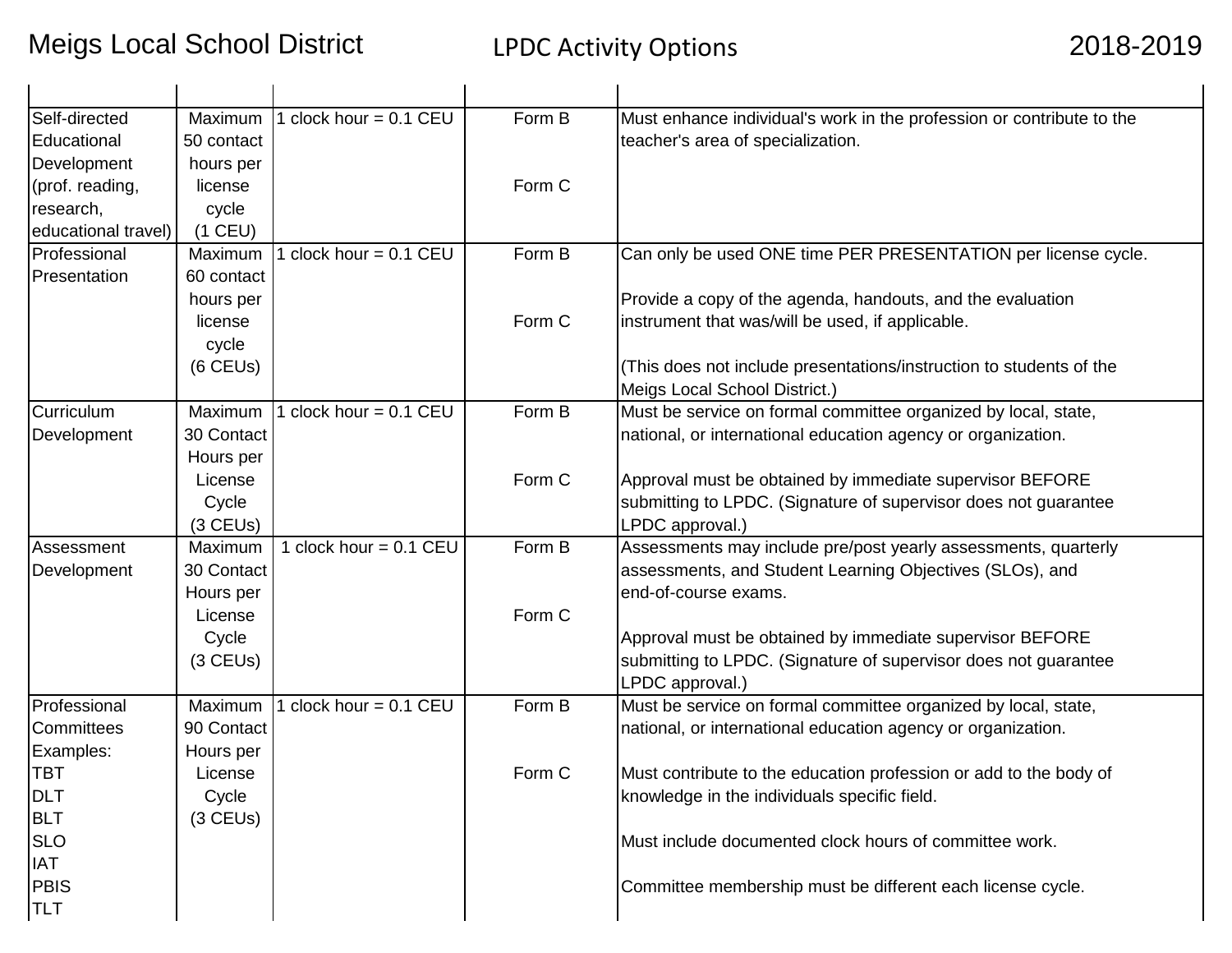|                         |              |                          |                        | Approval must be obtained by immediate supervisor BEFORE             |
|-------------------------|--------------|--------------------------|------------------------|----------------------------------------------------------------------|
|                         |              |                          |                        | submitting to LPDC. (Signature of supervisor does not guarantee      |
|                         |              |                          |                        | LPDC approval.)                                                      |
| National Board of       | Maximum      | Final contact hour       | Valid Copy of          | Must be in the subject area assigned.                                |
| Professional            | 180 Contact  | credit to be             | Certificate and/or     |                                                                      |
| Teaching                | Hours per    | determined by LPDC       | Form B                 | National Board Certificate must be completed OR participation as     |
| <b>Standards</b>        | License      |                          |                        | candidate must be verified by the expiration date of the Ohio        |
| Certification           | Cycle        |                          | Form C                 | certificate/license.                                                 |
|                         | $(18$ CEUs)  |                          |                        |                                                                      |
|                         |              |                          |                        | Log must accompany certification document.                           |
| Mentoring               | Maximum      | 1 clock hour = $0.1$ CEU | Form B                 | Must provide monthly agenda outlining topics of conversation.        |
|                         | 60 Contact   |                          |                        |                                                                      |
|                         | Hours per    |                          |                        | Approval must be obtained by immediate supervisor BEFORE             |
|                         | License      |                          | Form C                 | submitting to LPDC. (Signature of supervisor does not guarantee      |
|                         | Cycle        |                          |                        | LPDC approval.)                                                      |
|                         | $(6$ CEUs)   |                          |                        |                                                                      |
| Cooperating             | Maximum      | Full Year = $30$ contact | Form B                 | Must provide a copy of the university document regarding placement   |
| Teacher for             | 60 Contact   | hours                    |                        | for your student teacher/administrative intern.                      |
| <b>Student Teacher</b>  | Hours        |                          |                        |                                                                      |
| or Administrative       | (PDUs)       | Half Year = $15$ contact | Successful             | List: University; name of person (intern); location of assignment;   |
| Internship              | per License  | hours                    | Completion of          | start/end dates; and semester or quarter duration; number of contact |
|                         | Cycle        |                          | Contract               | hours requested.                                                     |
|                         | $(6$ CEUs)   |                          |                        |                                                                      |
|                         |              |                          | Form C                 | Approval must be obtained by immediate supervisor BEFORE             |
|                         |              |                          |                        | submitting to LPDC. (Signature of supervisor does not guarantee      |
|                         |              |                          |                        | LPDC approval.)                                                      |
| Teaching a              | Maximum      | 30 contact hours $=$     | Form B                 | Can only be used ONE time PER COURSE per license cycle.              |
| College Course/         | 60 Contact   | <b>Semester Course</b>   |                        |                                                                      |
| <b>Adult Vocational</b> | <b>Hours</b> |                          |                        |                                                                      |
| or Technical            | per License  |                          | <b>Course Syllabus</b> |                                                                      |
| Course                  | Cycle        |                          |                        |                                                                      |
|                         | $(6$ CEUs)   |                          | Form C                 |                                                                      |
| Publication of          | 180          | 180 Contact Hours for    | Copy of                | Must contribute to the education profession or add to the body of    |
| <b>Original Work</b>    | Contact      | a book                   | Publication and/or     | knowledge in the individual's specific field.                        |
|                         | Hours per    |                          | Form C                 |                                                                      |
|                         | License      | 60 Contact Hours for     |                        | Must be a commercially published book or article.                    |
|                         | Cycle        | an article in a          |                        |                                                                      |